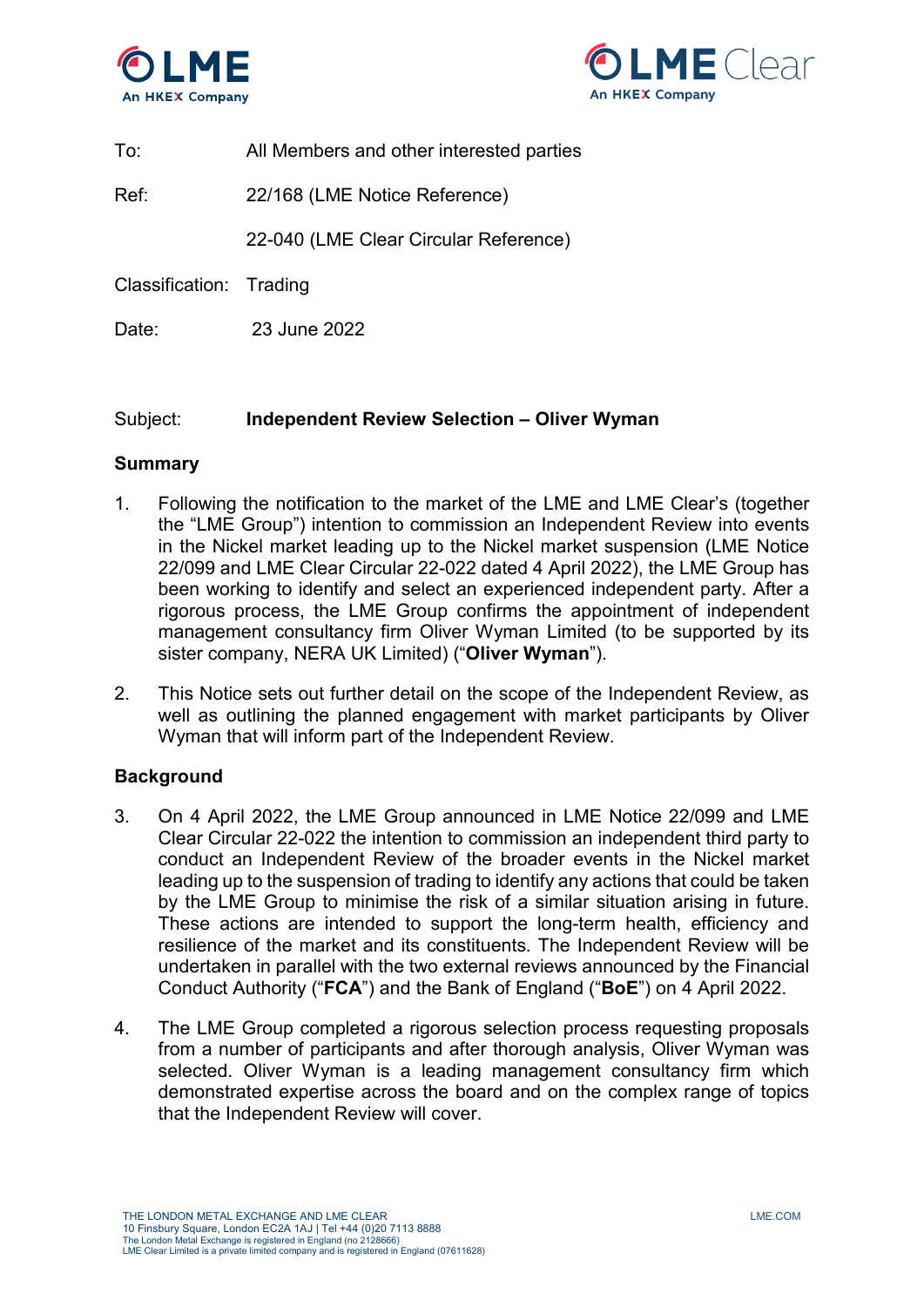- 5. As announced on 4 April (LME Notice 22/099 and LME Clear Circular 22-022) and 17 June (LME Notice 22 161), the LME has already taken two measures to ensure market stability pending the outcome of the Independent Review.
	- (a)The introduction of upper and lower daily price limits for all physically delivered contracts on the LME, providing an extra market stabilisation mechanism.
	- (b)The introduction of OTC position reporting, effective 18 July 2022, which will enhance the LME's visibility of OTC markets.
- 6. The LME will continue to proactively develop and assess further market structure reform proposals to mitigate the risk of circumstances similar to those leading to the events of 8 March 2022 arising in the future on the LME. Where the LME considers it to be in the interest of the long-term health, efficiency and resilience of the market, the LME may seek to proactively introduce further measures prior to the conclusion of the Independent Review.

#### **Scope**

- 7. The Independent Review will review the factors that contributed to market conditions in the Nickel market in the period leading up to, and including, 8 March 2022 and make recommendations to reduce the likelihood of similar events occurring.
- 8. For the avoidance of doubt, the Independent Review will not cover the LME and LME Clear's decision-making processes and governance arrangements given these events will be considered as part of the regulatory reviews to be undertaken by the FCA and the BoE.
- 9. The scope of the review will cover current practices and future recommendations in the following four areas:
	- (a) The LME Group's market structure, including the supporting ecosystem of brokers and regulatory requirements.
	- (b) Trading rules, and trading controls on the LME, including, but not limited to, position management and volatility controls.
	- (c) Physical contract specifications and broader links to the physical market, including stock levels.
	- (d) Risk management policies and practices, clearing model and collateralisation levels of the LME, LME Clear and their Members.
- 10. The recommendations made will be informed by inputs that shall include:
	- (a) Analysis of trading activity, positions, margin and collateralisation in the Nickel market, including on the LME and the broader OTC market.
	- (b) A detailed review of LME and LME Clear policies, procedures, and practices.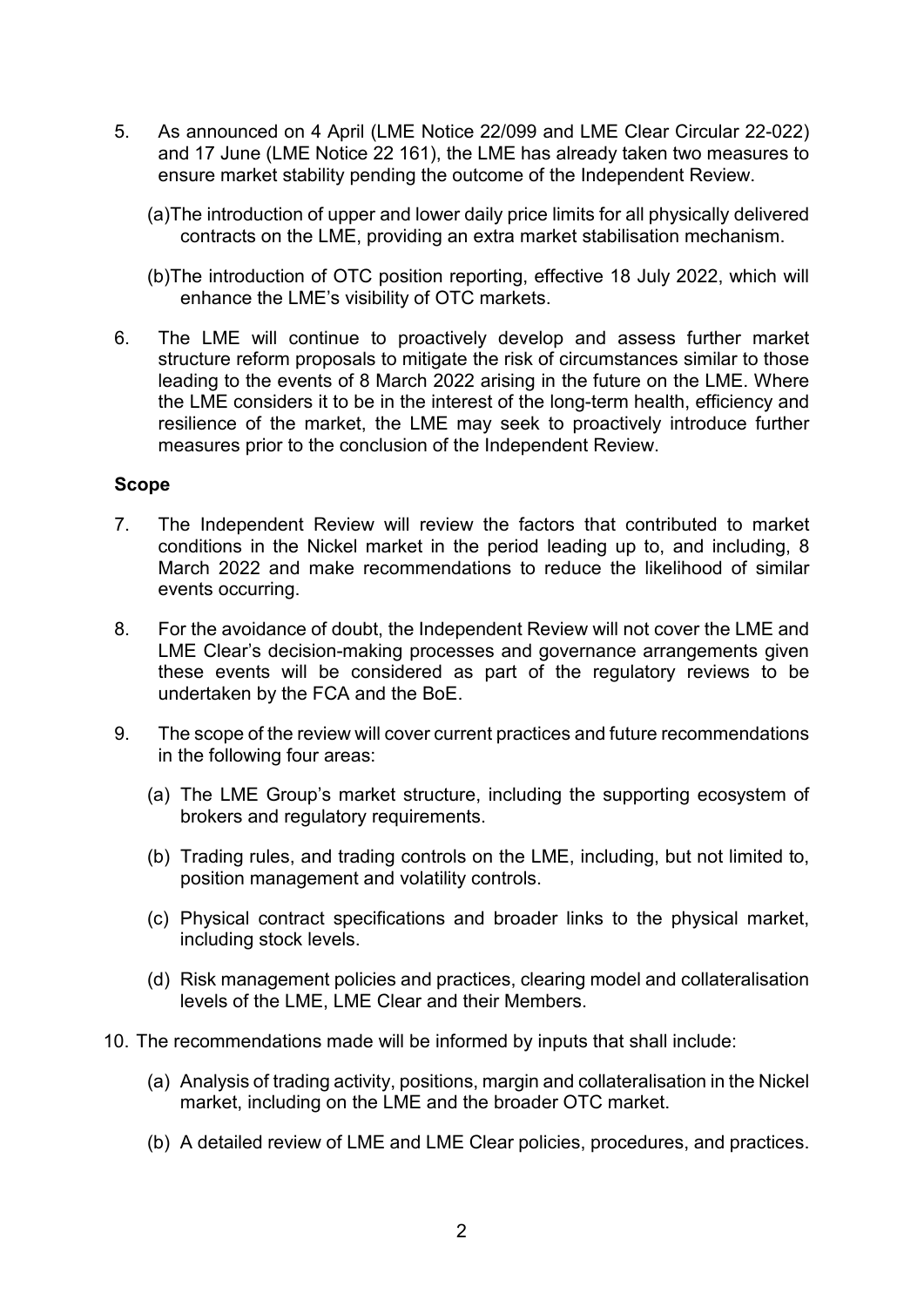- (c) Industry best practice and competitor analysis with regards to any proposed measures.
- (d) Input from market participants, gathered by market outreach and bilateral interviews, as well as through the analysis of past responses to consultations run by the LME Group<sup>[1](#page-2-0)</sup>.

## **Market Engagement**

- 11. To ensure a thorough Independent Review that assesses current practices and proposes future recommendations, involvement from the industry is crucial. This involvement is expected to fall into two broad categories.
	- (a) An extensive engagement exercise to be undertaken by Oliver Wyman, including a broad outreach exercise as well as individual interviews.
	- (b) Using the powers as outlined in the LME's Rulebook, Oliver Wyman (via the LME) will request data to support its analysis.
- 12. Market participants are reminded that, as part of the Independent Review, the LME and LME Clear may be required to share data relating to on-exchange and OTC activity with Oliver Wyman including, but not limited to, order, trade and position data and information relating to positions, margin and other Member and client position information. The transfer of any data will be subject to strict confidentiality provisions and stringent information security controls.
- 13. Oliver Wyman and the LME Group are cognisant of the potential burden of work this could place on Members and will be as targeted as possible with any data requests. To ensure the timely publication of the final report, participants are encouraged to provide their feedback and/or data in a timely manner.

### **Governance**

14. To support the delivery of the Independent Review, the LME Group has established a joint LME and LME Clear Nickel Board Steering Committee ("**Nickel Steering Committee**"). The role of the Nickel Steering Committee, which is a sub-committee to the LME and LME Clear Boards, is to oversee the progress and effective completion of the Independent Review. The Nickel Steering Committee will be supported by a joint LME and LME Clear working group comprising senior members of LME Group staff, managing the day-to-day interaction with Oliver Wyman and reporting to the Nickel Steering Committee.

## **Timeline**

15. Given the scope and significant external engagement that is required, Oliver Wyman anticipate undertaking the Independent Review throughout the second half of 2022 with the final report anticipated to be published in December 2022. Any changes to this timeline will be communicated to the market.

<span id="page-2-0"></span> <sup>1</sup> Details of how interested stakeholders can provide input will be published on the LME website